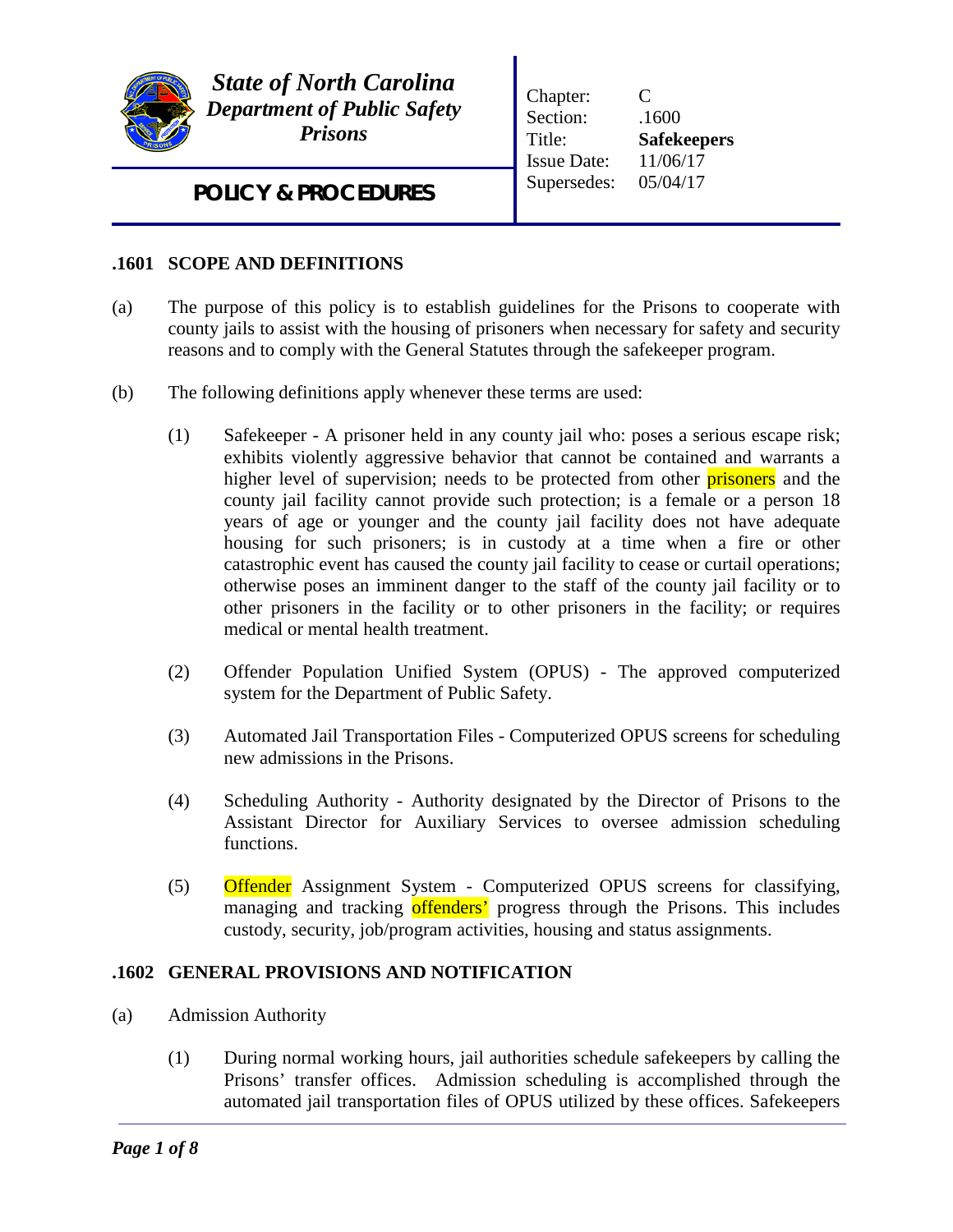are routinely accepted if the safekeeper count is less than the statutory limit of two hundred (200). Receiving units are notified of scheduled admissions via OPUS screens. The transfer staff may contact the Prisons Administration Medical or Mental Health services staff for recommendation on the appropriate admission site to meet the reported medical or mental health needs.

- (2) During non-working hours, jail authorities schedule safekeepers by calling the Randall Building security officer.
	- (A) If the safekeeper count is two hundred (200) or less, the security officer contacts the receiving unit's officer-in-charge and provides the safekeeper count. The request for admission is routinely authorized if the statewide count is less than the statutory limit.
	- (B) If the total safekeeper count exceeds two hundred (200), the security officer contacts the Prisons Administration duty officer for authorization to accept.
	- (C) The security officer completes the required OPUS screens for all safekeepers scheduled after normal working hours and prints one copy for Transfer Branch staff to review on the next scheduled work day.
- (3) When the safekeeper count reaches the statutory limit of two hundred (200), further safekeeper admissions are authorized only by the Secretary of Public Safety, or his designee, on a case-by-case basis according to the following criteria:
	- (A) The acceptance of safekeepers beyond the statutory limit must be authorized by the Secretary of Public Safety, or his designee, and is limited to acute medical or mental health cases or extraordinary situations where specialized confinement space is not available in local facilities.
	- (B) Requests which fall into the medical and mental health categories are evaluated by the Population Manager or Assistant Director for Auxiliary Services during normal working hours and the Prisons Administration duty officer during nights, weekends and holidays. Additional evaluation by medical or mental health professionals may be required at Central Prison or NCCIW prior to making a decision. Decisions will be made in a timely manner by the reviewing authority. Admission is approved only if it is determined that these cases are valid emergencies based upon the information provided.
	- (C) Local sheriffs shall be requested to exchange safekeepers previously accepted who do not meet the emergency criteria in order to accommodate acceptance as described in paragraphs (A) and (B) above. Release instructions shall be in accordance with C.1608.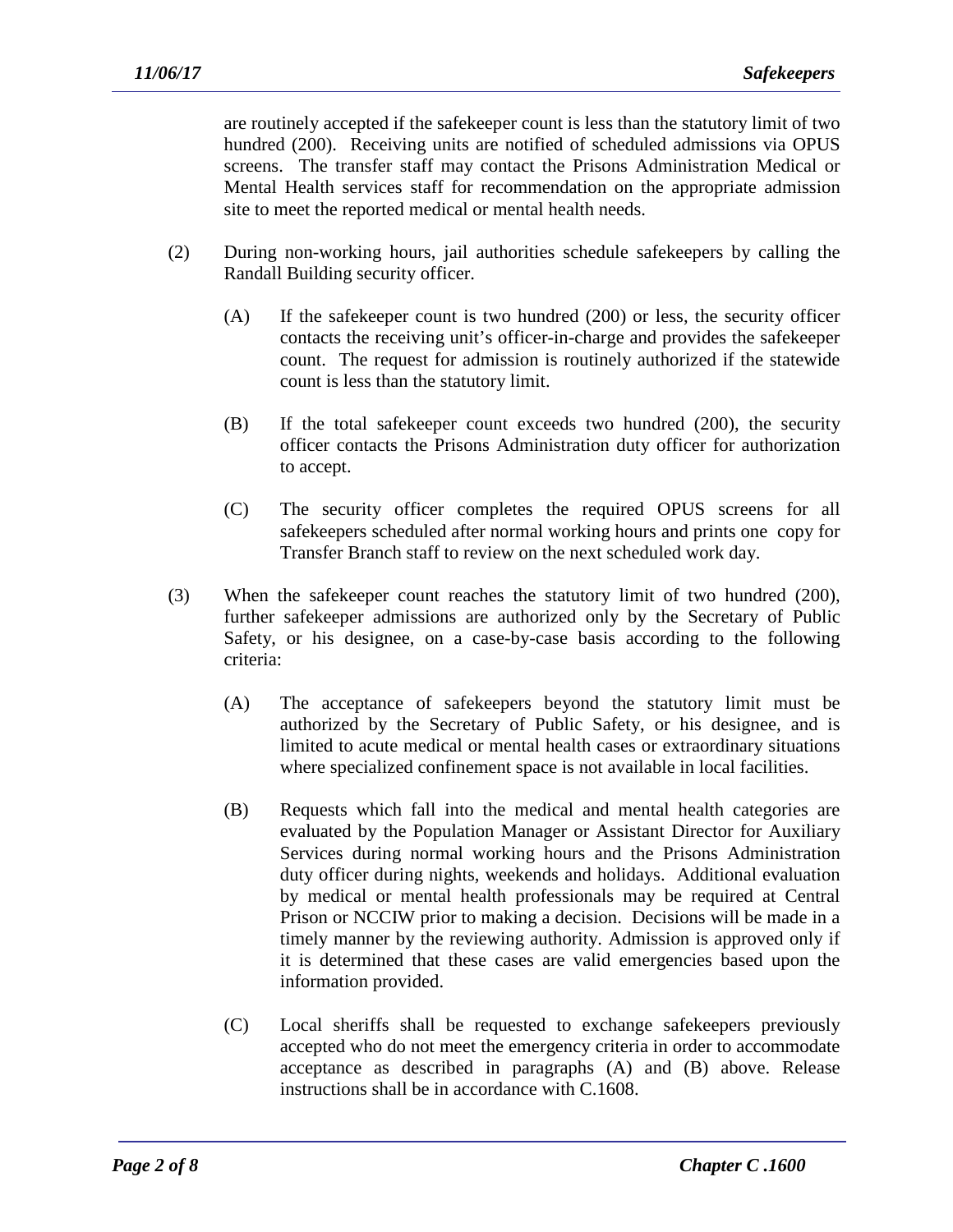(4) The jail is informed if denial of safekeepers is necessary. Form DC-116 is completed to document the denial.

## **.1603 ADMISSION PROCEDURES**

- (a) The facilities designated in C.1605 to receive safekeepers will perform the admission processing functions on OPUS as established in the Diagnostic Center Procedure Manual (DCPM).
- (b) Safekeepers will be transported by jail authorities to a Prisons facility. To be accepted, all safekeepers must have an order signed by a superior or district court judge. When, due to an emergency and it is not feasible to obtain an order signed by a superior or district court judge prior to the transfer, the sheriff is authorized to sign the order and shall, as soon as possible after the emergency, obtain the order signed by the judge.
- (c) Arrival at the designated facility will be documented through the OPUS arrival confirmation files. Upon admission, intake procedures which include identification, criminal history investigation (DCI), local orientation, and health screening will be conducted.

### **.1604 CONDITIONS OF CONFINEMENT**

For safekeepers, conditions of confinement must be met as established in C.1200. Additionally,

- (a) Safekeepers must be housed separately from general population offenders, except when admission to a medical or mental health unit is required, or when the **offender** is convicted on other unrelated charges and has been committed to the Department of Public Safety.
- (b) Safekeepers will normally be transported to and from prison facilities and county jails by the sending sheriff. However, transportation within the Prisons will be provided by prison staff. When transporting safekeepers, the same security precautions will be exercised as when transporting convicted offenders.
- (c) Safekeepers shall be required to maintain their living areas in a neat, clean, and sanitary manner. This includes all tasks necessary to maintain a suitable living environment. This requirement is restricted to their sleeping, dayroom, and bathing areas only. Safekeepers are generally not convicted offenders and, therefore, cannot be required to perform other work assignments.
- (d) Safekeepers will not participate in program activities with the general prison population, except as authorized in .1604 (a). However, they will be provided controlled access to Chaplaincy, library, certain special education services for those under the age of 21, and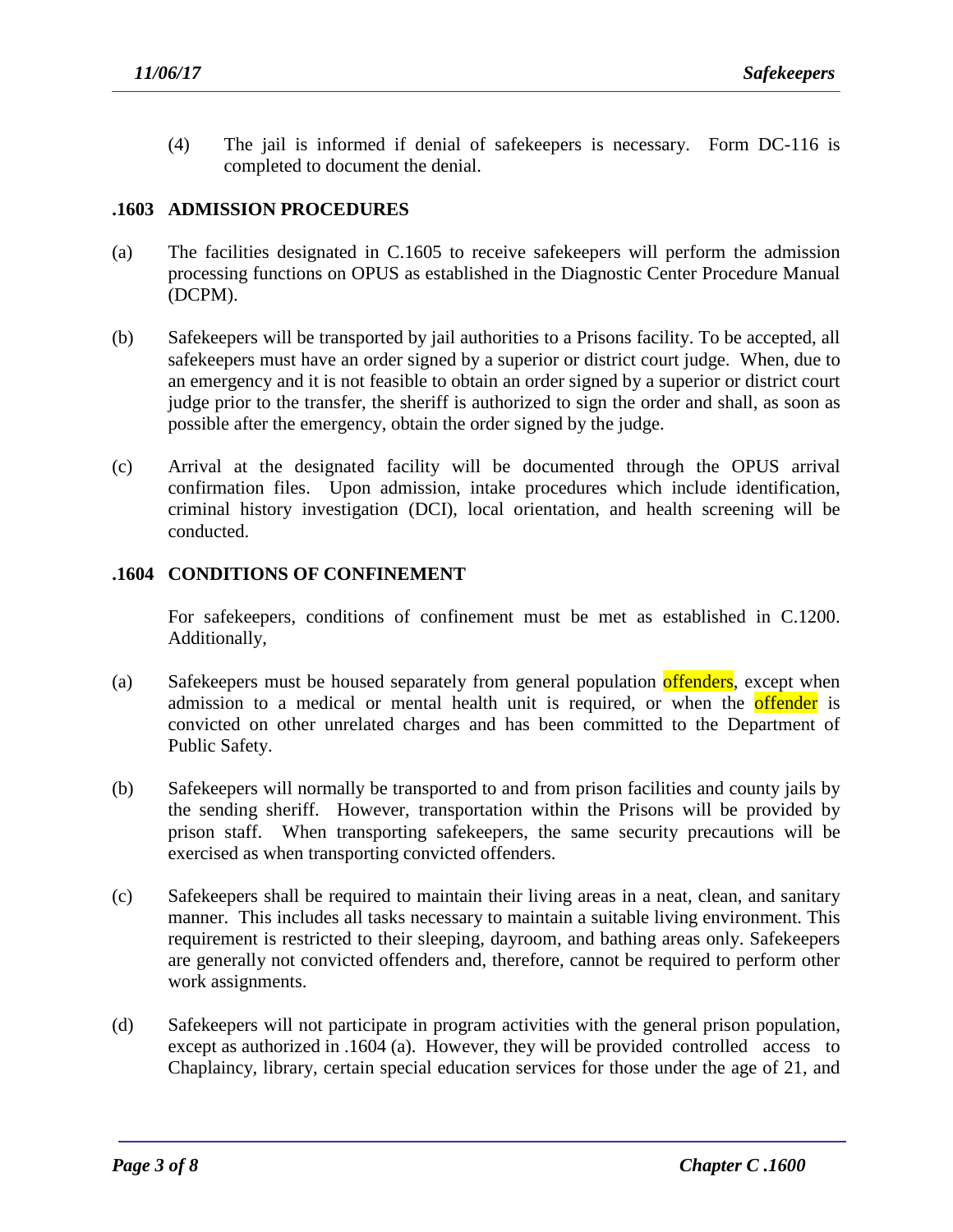recreation, consistent with C .1200. Safekeepers are not eligible for sentence reduction credits.

- (e) Safekeepers shall have access to the Administrative Remedy Procedure the same as convicted offenders and their grievances will be managed through this procedure.
- (f) Safekeepers shall be expected to follow the rules and regulations common to all offenders. The disciplinary procedures used for offenders are applicable to safekeepers. Safekeepers are subject to the same disciplinary sanctions as general population offenders, except the loss of sentence reduction credits.
- (g) Safekeepers will be provided non-contact visits consistent with C .1215.b. Safekeeper visiting will be separate from the convicted offenders.
- (h) Safekeeper telephone calls will be consistent with D .0803(b)(3)(B), which controls offender access to telephone privileges.
- (i) Male felon safekeepers will be clothed in a gold color jumpsuit and male misdemeanant safekeepers will be clothed in a green color jumpsuit. Female safekeepers will be clothed in a yellow color dress for identification purposes.
- (j) Upon completion of initial processing, safekeepers will be assigned to case managers who will monitor their activities through regular contacts. Case managers will also review the safekeeper files regularly to keep abreast of any housing or custodial changes that may occur.
- (k) Safekeepers shall be provided access to needed medical, dental and mental health services as determined by a qualified medical, dental or mental health professional. Safekeepers will be exempt from medical co-pay.

## **.1605 DESIGNATION OF PRISON FACILITIES**

- (a) The Director of Prisons will designate authorized facilities for admission and housing safekeepers. Safekeepers are housed apart from the general population except as noted below when inpatient medical and mental health services are required.
	- (1) Central Prison shall receive all adult male safekeepers committed from the courts requiring immediate medical or mental health care.
	- (2) North Carolina Correctional Institution for Women shall receive and house all female safekeepers committed for safekeeping.
	- (3) Central Prison is designated to receive and house male safekeepers, ages 22 and above.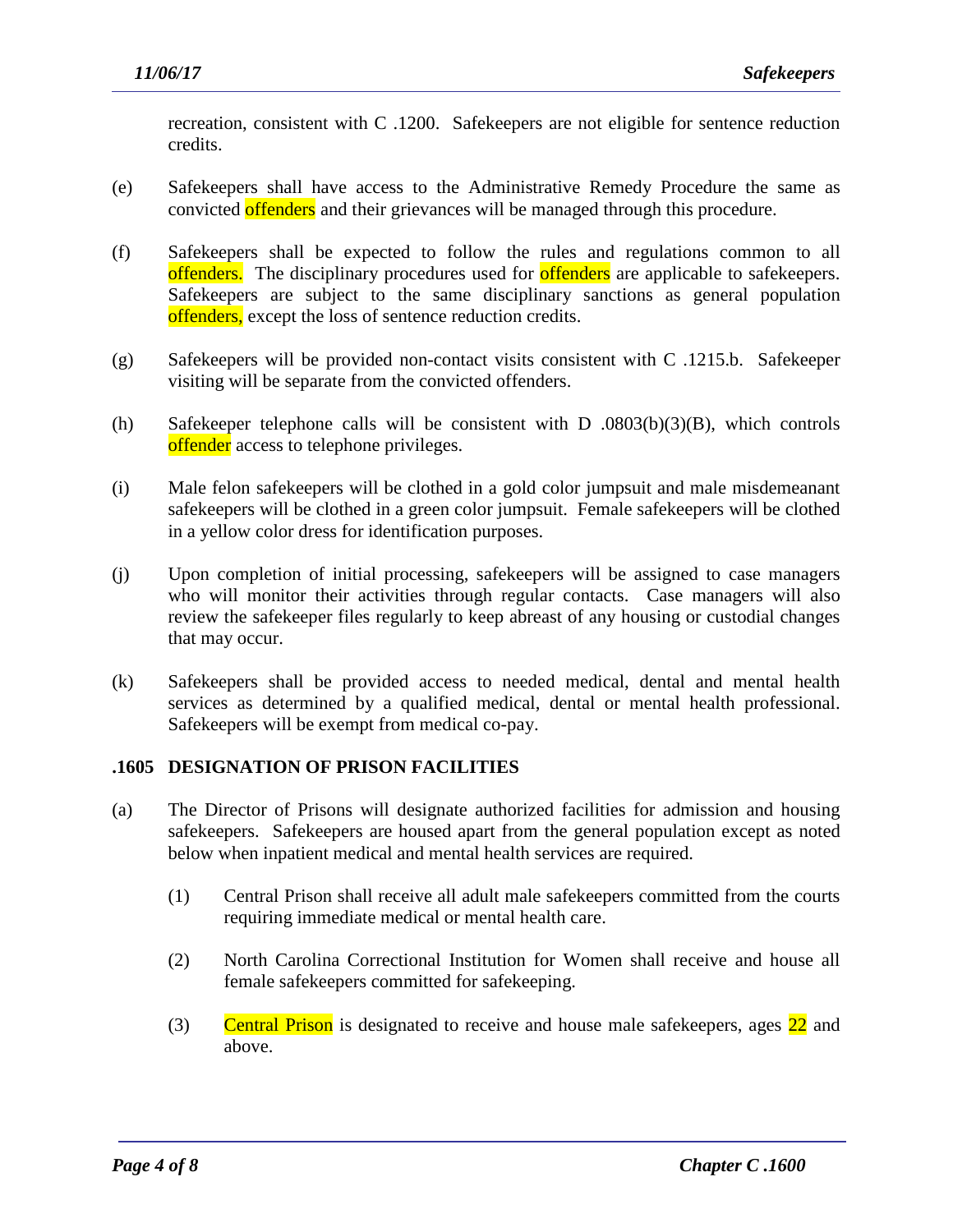- (4) Foothills Correctional Institution shall receive and house male youthful offenders eighteen (18) years of age and under committed for safekeeping.
- (5) Polk Correctional Institution shall receive male youthful offenders, aged-nineteen (19) through twenty-one (21) charged with felony offenses and committed for safekeeping.
- (b) Safekeepers may be housed with convicted offenders at an inpatient prison medical or mental health unit when such is required to provide services deemed necessary by a health care clinician. Inpatient treatment units designated for safekeepers are as follows:

| Mental Health: | Central Prison Mental Health Unit<br>NCCIW Mental Health Unit |
|----------------|---------------------------------------------------------------|
| Medical:       | Central Prison Medical Unit<br><b>NCCIW</b> Medical Infirmary |

## **.1606 ASSIGNMENT AND TRANSFER**

- (a) Following completion of admission processing procedures, safekeepers will be assigned to appropriate prison facilities designated by the Director of Prisons as providing housing and services for the management of safekeepers.
- (b) Following a safekeeper's assignment to a designated facility, the safekeeper will remain at that facility until recalled by the court, unless:
	- (1) the safekeeper requires medical services not available at the designated facility; or
	- (2) the safekeeper's behavior has deteriorated to the point that the staff at the designated facility feels more security is needed.
- (c) Safekeepers requiring medical services shall be transported to Central Prison. Safekeepers with emergency medical needs shall be sent to the nearest medical provider as deemed appropriate by the designated facility's medical staff. Safekeepers requiring additional security shall be referred to the Director's Classification **Committee (DCC)** for appropriate assignment.
- (d) All transfers of safekeepers for non-medical concerns shall be coordinated through the Population Management Section of the Prisons.

- (1) Safekeeper Management Authority
	- (A) The designated facility authority is responsible for coordinating and directing the assignment of safekeepers.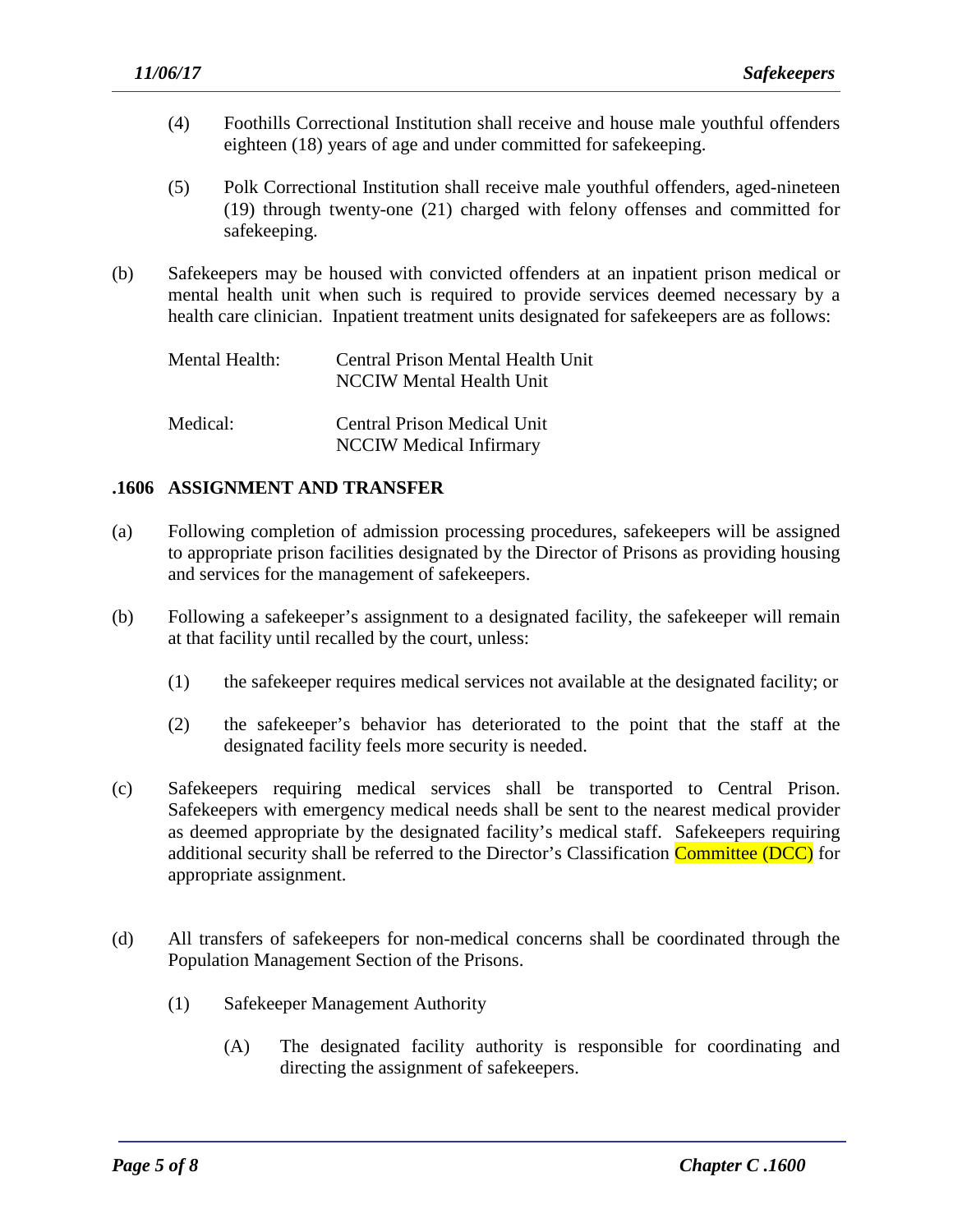- (B) Facility assignment will be made following record reviews of pending charges, history of predatory behavior, criminal history, physical and mental health status, and any other relevant information provided by the jail and documented on the OR60 screens or as might otherwise be made available to the record.
- (C) All classification actions for safekeepers will be documented using the appropriate OPUS files.
- (D) The following will be general criteria for housing:
	- (i) Male safekeepers requiring inpatient medical, or mental health treatment, regardless of crime categorization, will generally be housed at Central Prison. This may include inmates under twentytwo (22) years of age if inpatient treatment is needed. Inmates identified as pending trial for capital cases, or identified as substantial security or escape risk will be housed at Central Prison.
	- (ii) Central Prison will generally house adult males twenty-two  $(22)$ years of age and above committed for safekeeping.
	- (iii) Female safekeepers will be housed at the North Carolina Correctional Institution for Women; and
	- (iv) Male safekeepers eighteen (18) years of age and under will be housed at Foothills Correctional Institution.
	- (v) Male safekeepers, ages 19-21, awaiting trial for offenses categorized as felon, will be housed at Polk Correctional Institution.
- (E) In those cases where safekeepers are transferred to another facility, the sending facility shall notify the committing county of the transfer.

### **.1607 USE OF FORCE**

The Prisons use of force policy applies to safekeepers under the supervision of Prisons.

### **.1608 RELEASE**

(a) A copy of the safekeeper release form is required for the release of a safekeeper. The receiving officer shall be required to sign this document, which will be retained by the Prisons.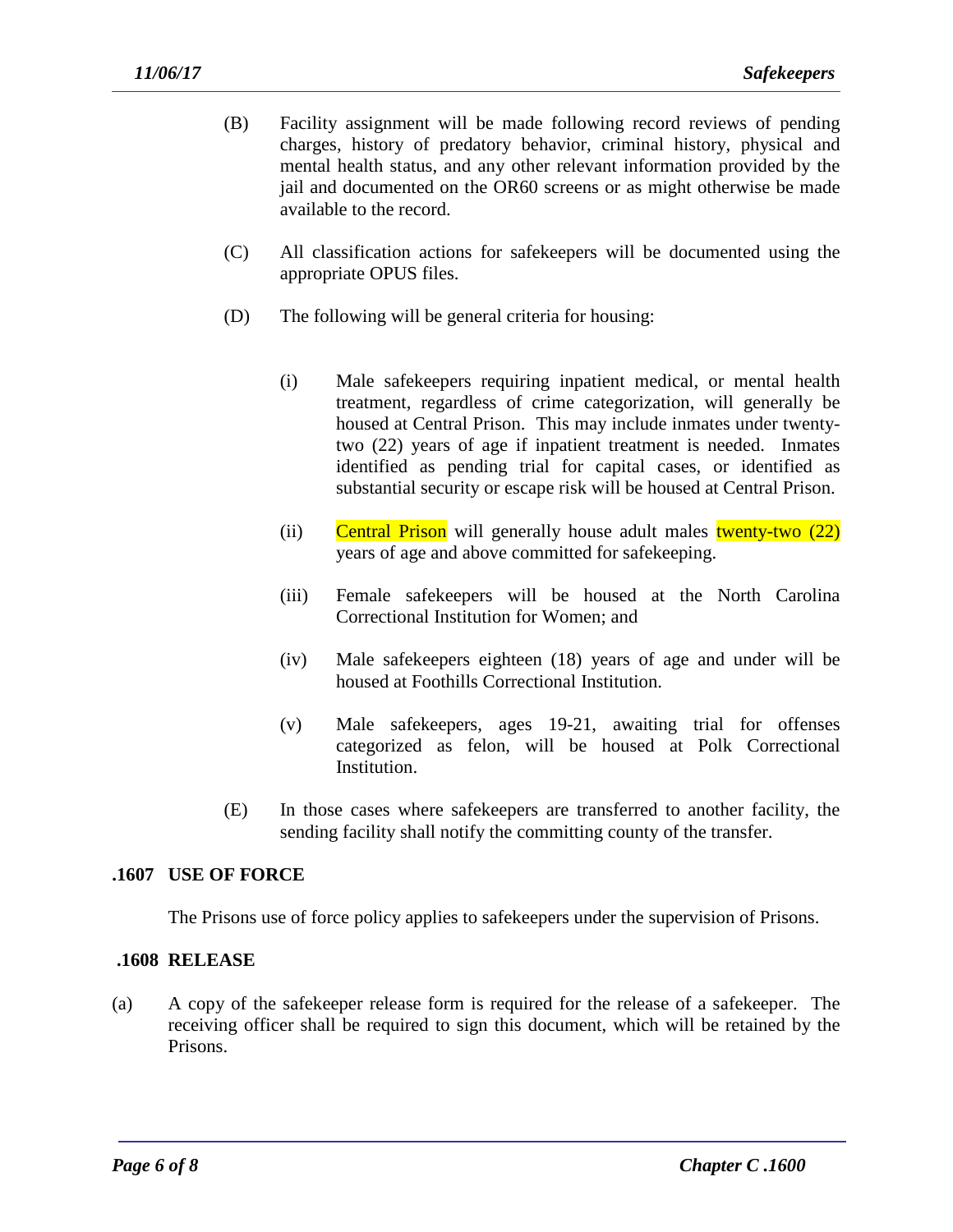- (b) Safekeepers are released only to law enforcement officers who present appropriate identification. Generally, these officers will represent the county issuing the safekeeping order. Upon receipt of written authorization from the committing county, the safekeeper may be released to officers from another jurisdiction upon presentation of identification.
- (c) Transportation to and from the local confinement facility is provided by jail authorities.
- (d) The Secretary, or his designee, may refuse to accept any safekeeper and may return any safekeeper transferred under a safekeeping order when the statutory limit is reached. The Secretary, or designee, may, when the statutory limit is reached, require the sheriffs to take custody of any safekeeper in order to accommodate an emergency request.
- (e) When a safekeeper is housed in the Department of Public Safety for medical, dental or mental health treatment and the treatment is complete, the facility officer-in-charge will notify the sending sheriff and request that the **safekeeper** be returned to the county jail.
- (f) Safekeeper's personal property will be handled consistent with F .0500, Inmate Personal Property, for regular population inmates. When a safekeeper is transferred from one facility to another or is returned to the county jail, his/her personal property will accompany them the same as any other transfer or release.
- (g) When safekeepers are released from the custody of the Prisons, records will be retained by the releasing facility for five (5) years.

### **.1609 FISCAL**

- (a) The Department of Public Safety Accounting Office bills the county jails for costs associated with housing safekeepers in the Prisons.
- (b) If a prisoner is transferred to a Prisons facility, the county from which the prisoner is transferred shall pay the Department of Public Safety for maintaining the prisoner for the time designated by the court at the per day, per **offender** rate at which the Department of Public Safety pays a local jail for maintaining a prisoner; provided, however, that a county is not required to reimburse the state for maintaining a prisoner who was a resident of another state or county at the time he/she committed the crime for which he is a safekeeper.
- (c) The Department of Public Safety will bill counties for the costs of extraordinary medical care incurred while the prisoner was in the custody of the Department. Extraordinary medical care is defined as:

(1) Medical expenses incurred as a result of providing health care to a prisoner as an inpatient (hospitalized);